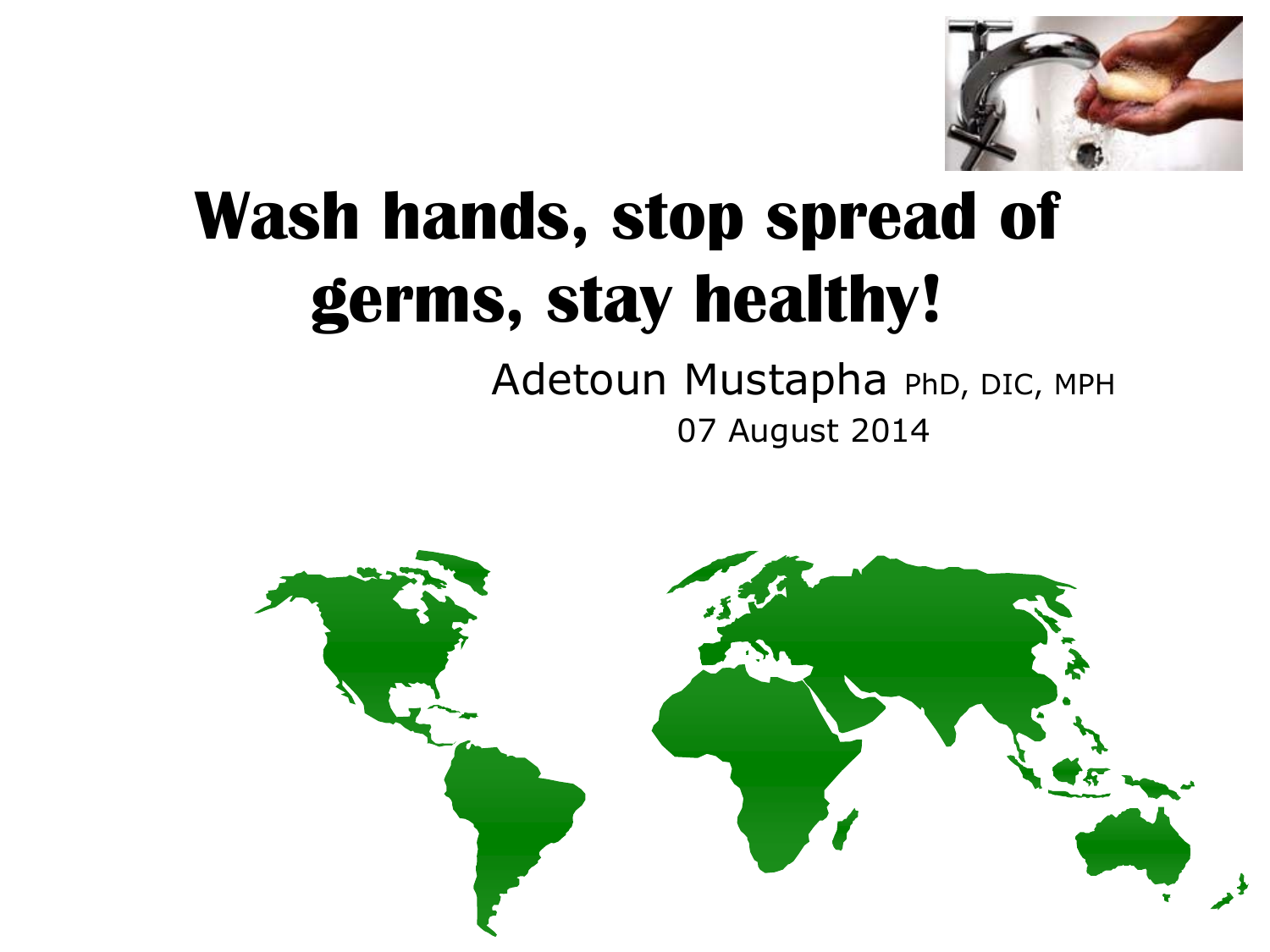# **Clean hands protect against infection - Protect yourself**



- 1. Clean your hands regularly.
- 2. Wash your hands with soap and water, and dry them thoroughly.
	- Handwashing with soap is a "do-it-yourself-vaccine" that prevents infections and saves lives. Just wet your hands with water, lather with soap for 20 seconds, rinse with running water, and shake your hands dry *(www.globalhandwashing.org)*.
- 3. Use alcohol-based handrub if you don't have immediate access to soap and water.

Hand washing with soap can reduce diarrhoeal disease risks by more than 40% and hand washing interventions could save one million lives annually.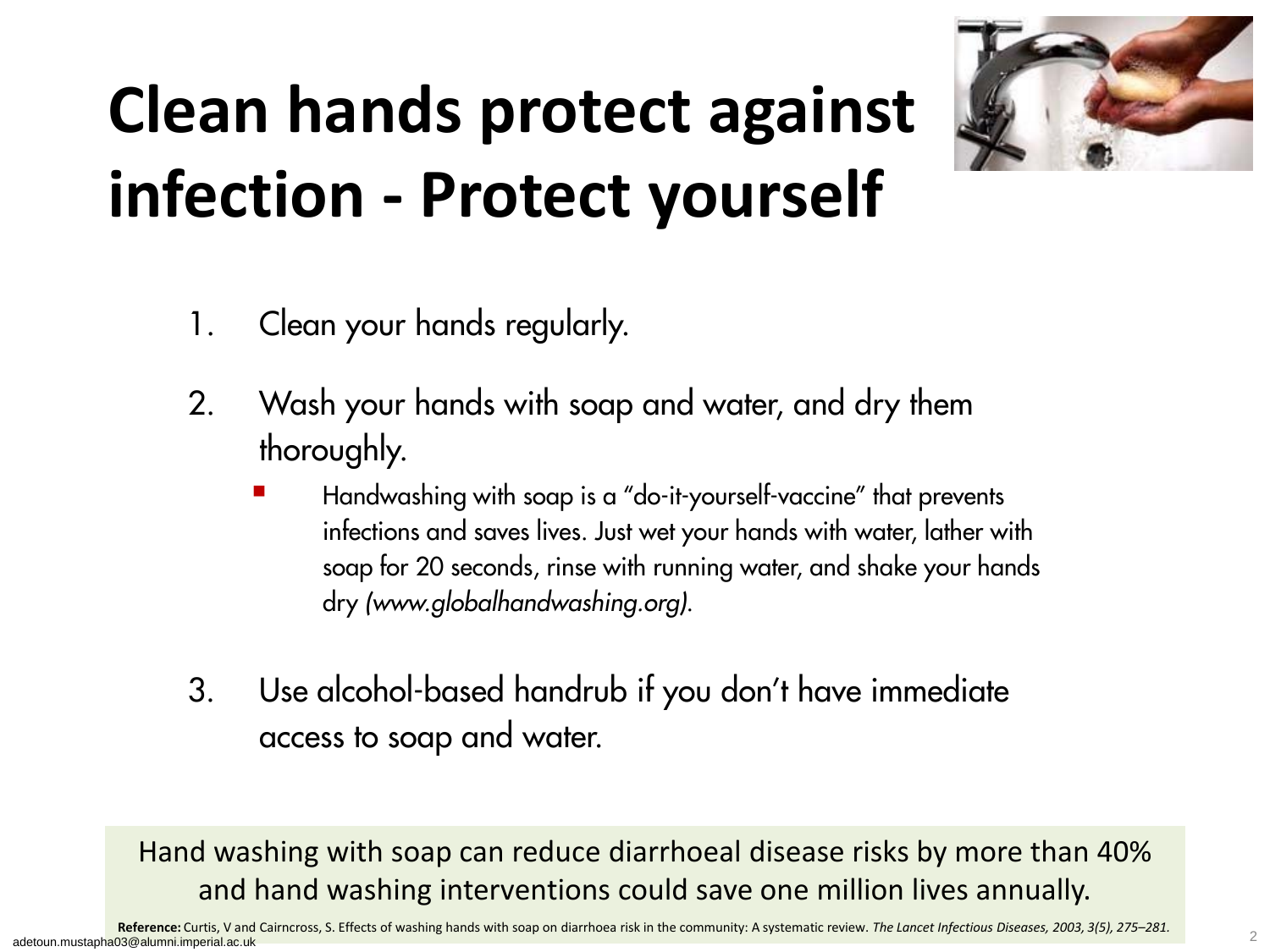### **Research Reveals Poor Handwashing Practices**

#### ■ About the study 1:

About 3,000 U.S. and Canadian adults and U.S. college students were surveyed in commemoration of 2011 's Global Handwashing Day

#### **Findings:**

- Forty percent of U.S. adults and 53 percent of Canadian adults said they sometimes skip using soap when washing their hands.
- Nearly a quarter of U.S. and Canadian adults do not wash their hands after coughing or sneezing.
- Nearly 60% of U.S. college students never or only sometimes wash their hands before dining in the campus cafeteria.
- More than half of U.S. and Canadian adults do not wash their hands after handling money.
- Less than 55% of U.S. and Canadian adults indicated they wash their hands after activities such as going to the gym or using public transportation.
- Less than 1 in 5 U.S. and Canadian adults wash their hands after using their computers at work, with less than 25 percent of U.S. college students admitting to the same habit on campus.

*Reference*: *http://www.infectioncontroltoday.com/news/2011/10/research-reveals-poor-handwashingpractices.aspx* practices.aspx<br>adetoun.mustapha03@alumni.imperial.ac.uk 33



- **About the study 2:** 
	- Study Population: 3,749 people in a USA college town environment
- **Findings:** 
	- Fifteen percent of men didn't wash their hands at all, compared with 7 percent of women.
	- When they did wash their hands, only 50 percent of men used soap, compared with 78 percent of women.
	- $\blacksquare$  People were less likely to wash their hands if the sink was dirty.
	- More than half of U.S. and Canadian adults do not wash their hands after handling money.
	- Hand washing was more prevalent earlier in the day
	- $\blacksquare$  People were more likely to wash their hands if a sign encouraging them to do so was present.

*Reference*: *Carl P. Borchgrevink, CP, Cha J and Kin S. Hand Washing Practices in a College*  3 *Town Environment. Journal of Environmental Health. April 2013; 75 (8) :18-24*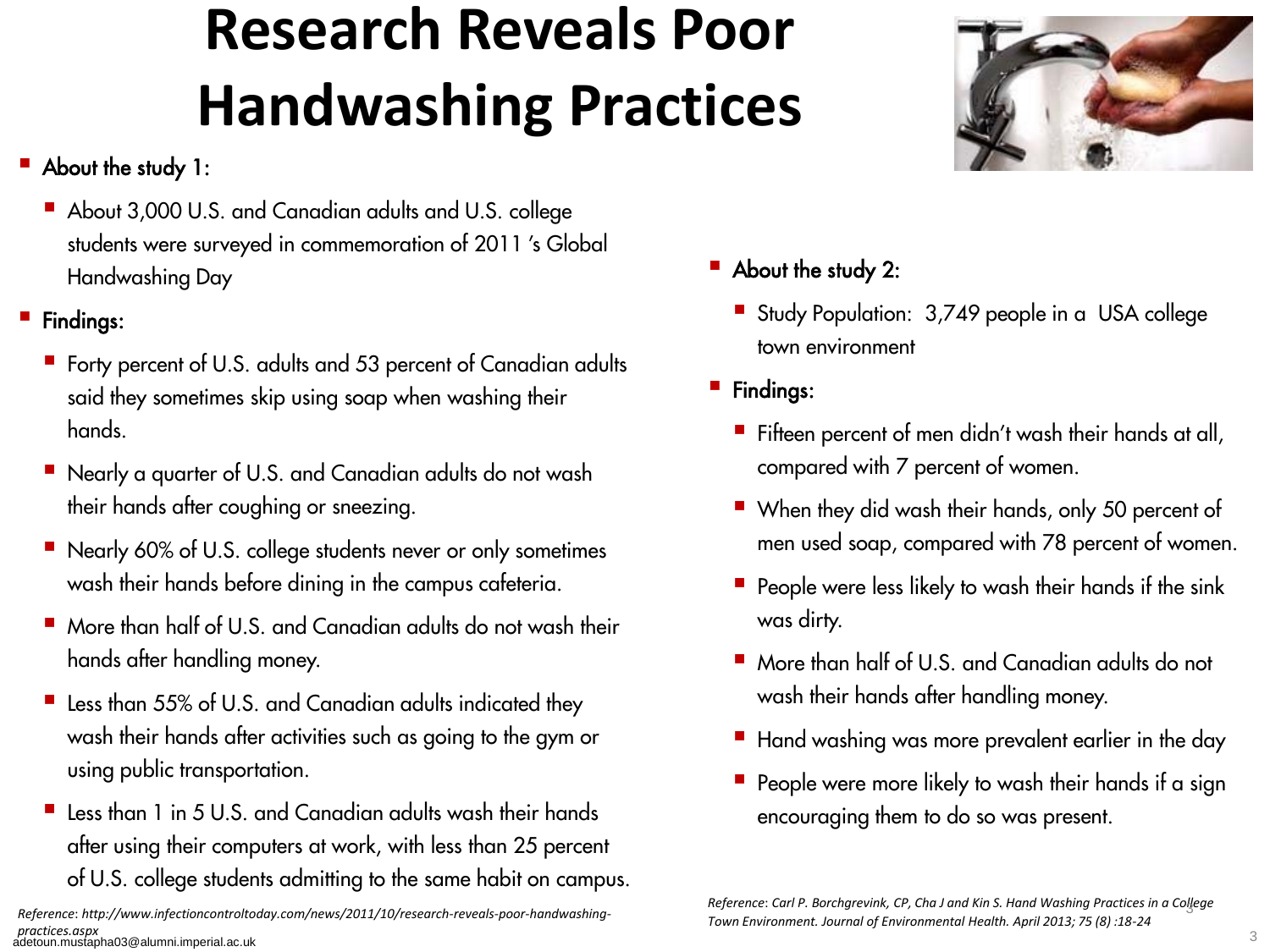### **How do I wash my hands properly?**

- **Wet** your hands with clean, running water (warm or cold), turn off the tap, and apply soap.
- **Lather** your hands by rubbing them together with the soap. Be sure to lather the backs of your hands, between your fingers, and under your nails.
- Scrub your hands for at least 20 seconds. Need a timer? Hum the "Happy Birthday" song from beginning to end twice (Duration of the entire procedure is 40-60 seconds).
- **Rinse** your hands well under clean, running water.
- **Dry** your hands using a clean towel or air dry them.

*References:* 

*www.cdc.gov/handwashing*

*http://www.who.int/gpsc/5may/Hand\_Hygiene\_When\_and\_How\_Leaflet.pdf?ua=1*



Wet hands with water





right palm over left dorsum with interlaced fingers and vice versa



rotational rubbing of left thumb clasped in right palm and vice versa



dry thoroughly with a single

use towel

apply enough soap to cover all hand surfaces.



palm to palm with fingers interlaced

![](_page_3_Picture_21.jpeg)

rotational rubbing, backwards and forwards with clasped fingers of right hand in left palm and vice versa.

![](_page_3_Picture_23.jpeg)

use towel to turn off faucet

![](_page_3_Picture_25.jpeg)

Rub hands palm to palm

![](_page_3_Picture_27.jpeg)

backs of fingers to opposing palms with fingers interlocked

![](_page_3_Picture_29.jpeg)

Rinse hands with water

![](_page_3_Picture_31.jpeg)

and your hands are safe...<br>adetoun.mustapha03@alumni.imperial.ac.uk<sup>4</sup>

![](_page_3_Picture_33.jpeg)